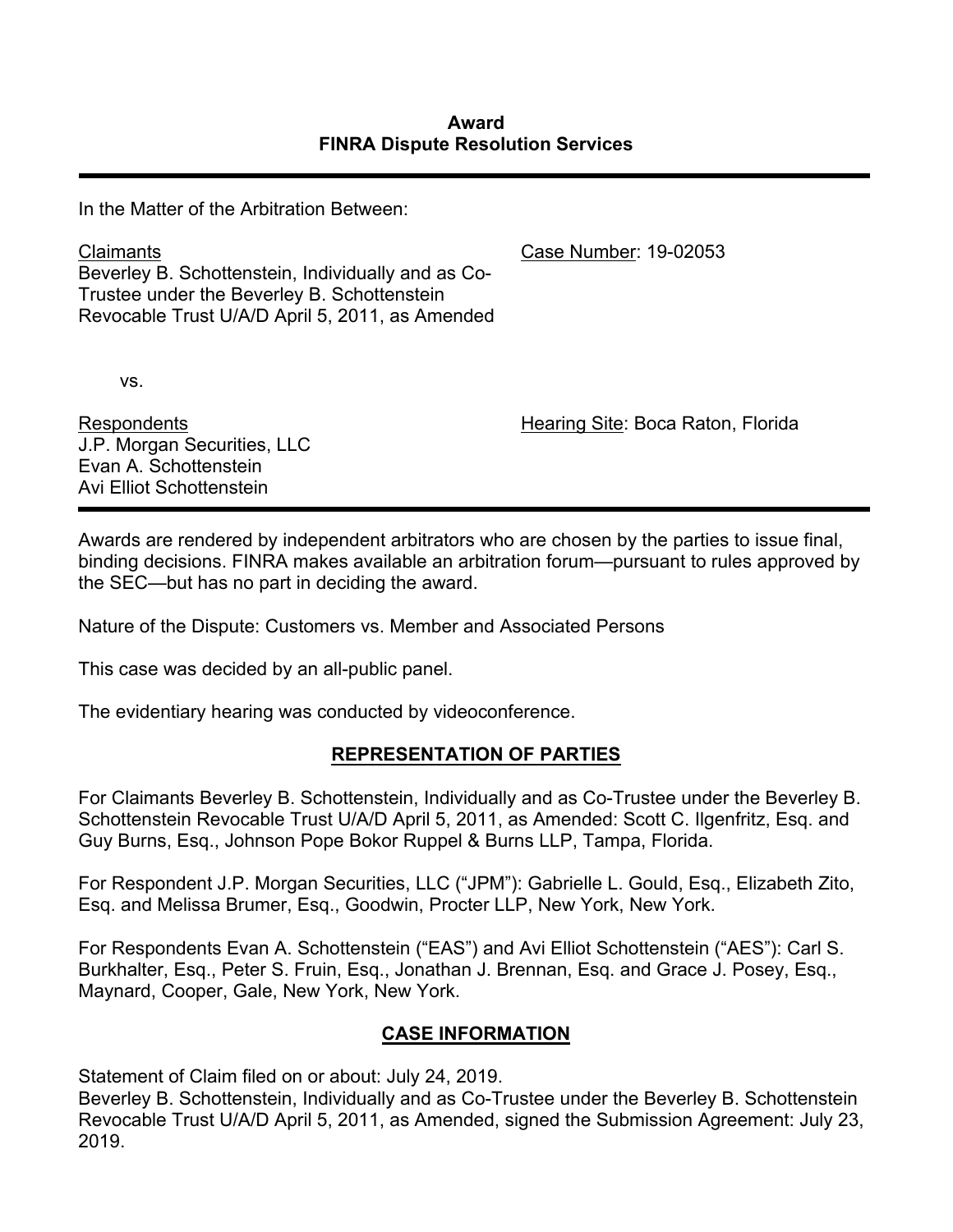FINRA Dispute Resolution Services Arbitration No. 19-02053 Award Page 2 of 7

Statement of Answer filed by Respondent JPM on or about: September 27, 2019. J.P. Morgan Securities, LLC signed the Submission Agreement: September 23, 2019.

Statement of Answer filed by Respondent EAS on or about: September 27, 2019. Respondent EAS signed the Submission Agreement: September 25, 2019.

Statement of Answer filed by Respondent AES on or about: September 27, 2019. Respondent AES signed the Submission Agreement: September 25, 2019.

## **CASE SUMMARY**

Claimants asserted the following causes of action: constructive fraud/abuse of fiduciary duty; fraudulent misrepresentations and omissions; and violation of Chapter 415, Fla. Statutes. The causes of action relate to the allegedly unauthorized purchase and/or sale of various securities in Claimants' account, including, but not limited to, multiple auto-callable structured notes and various other securities for which Respondent JPM was a market maker, including Apple stock, as well as initial public offerings (IPOs) and follow-on offerings (FPOs).

Unless specifically admitted in its Statement of Answer, Respondent JPM denied the allegations made in the Statement of Claim and asserted various affirmative defenses.

Unless specifically admitted in his Statement of Answer, Respondent EAS denied the allegations made in the Statement of Claim and asserted various affirmative defenses.

Unless specifically admitted in his Statement of Answer, Respondent AES denied the allegations made in the Statement of Claim and asserted various affirmative defenses.

# **RELIEF REQUESTED**

In the Statement of Claim*,* Claimants requested: compensatory damages in excess of \$10,000,000.00; punitive damages in the amount of at least three times the compensatory damages awarded; interest; rescission of the investment in the Coatue Private Equity Fund ("Coatue") and the return of the capital calls paid to Coatue; disgorgement of all commissions and revenues received by Respondent JPM from all trading activity; costs of this arbitration proceeding, including attorneys' fees, filing fees, expert witness fees, arbitrators' fees, and any other costs; and such other relief deemed just and proper by the Panel.

In the Statement of Answer, Respondent JPM requested: dismissal of Claimants' Statement of Claim in its entirety; costs and expenses incurred in connection with this proceeding; and such other and further relief deemed just and proper by the Panel.

In the Statement of Answer, Respondent EAS requested: denial of Claimants' claims in their entirety; expungement of all references to this matter from his Central Registration Depository ("CRD") records; and such other and further relief deemed just and equitable by the Panel.

In the Statement of Answer, Respondent AES requested: denial of Claimants' claims in their entirety; expungement of all references to this matter from his CRD records; and such other and further relief deemed just and equitable by the Panel.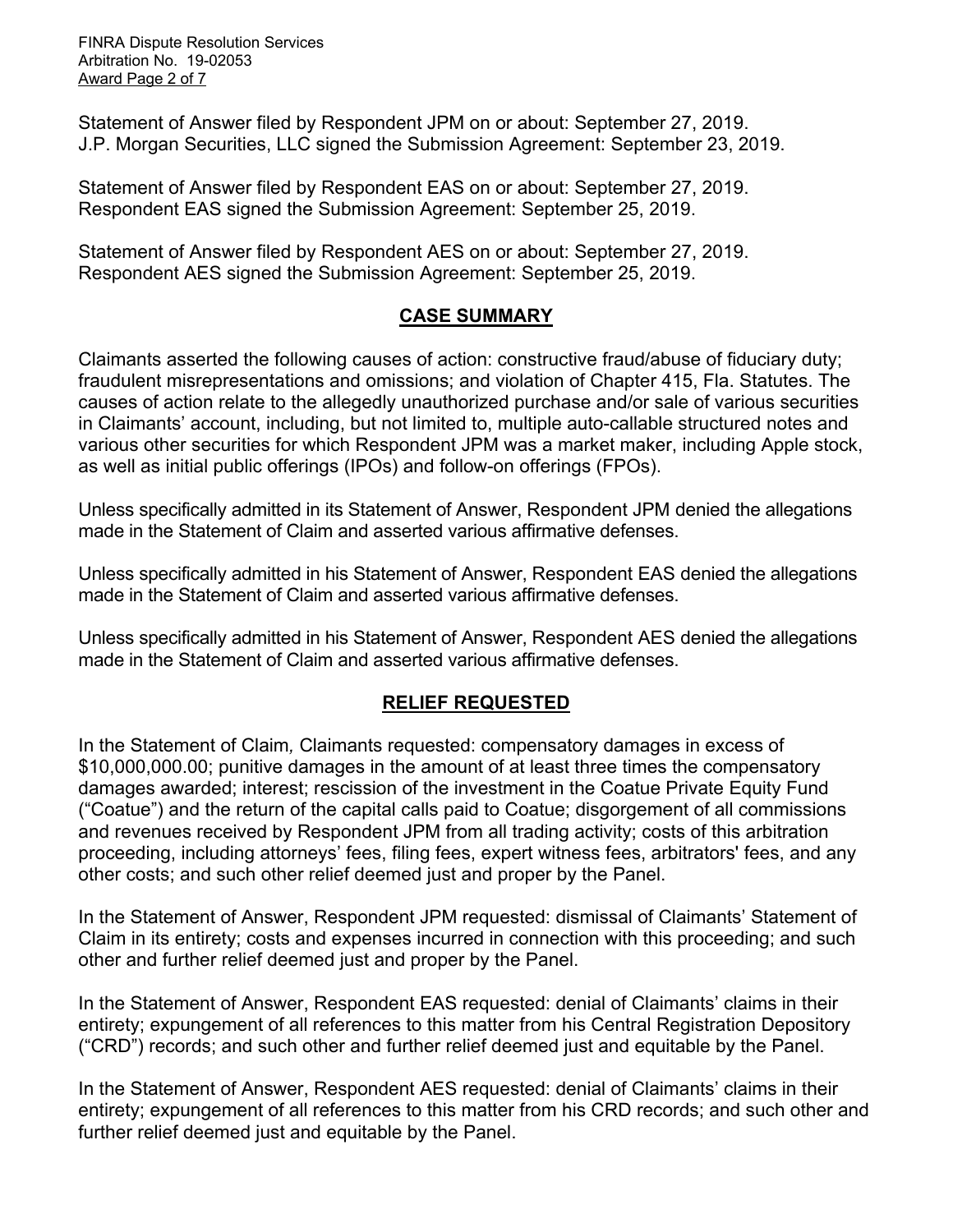FINRA Dispute Resolution Services Arbitration No. 19-02053 Award Page 3 of 7

At the close of the hearing, Claimants modified their compensatory damage request to be in the amount of \$69,185,860.00.

At the close of the hearing, Respondent EAS withdrew his request for expungement.

## **OTHER ISSUES CONSIDERED AND DECIDED**

The Arbitrators acknowledge that they have each read the pleadings and other materials filed by the parties.

On or about July 23, 2020, Claimants filed a Motion for Final Hearings to be Conducted Virtually via Zoom Video Conference, to which all Respondents objected. The Panel heard oral argument from the parties and issued an Order dated August 18, 2020 that granted Claimants' Motion.

After the conclusion of Claimants' case-in-chief, Respondents JPM, EAS and AES moved to dismiss on the basis that Claimants failed to present evidence of a prima facie case. Claimants objected, asserting that the evidence established a prima facie case. The Panel denied the Motion.

The Award in this matter may be executed in counterpart copies.

## **AWARD**

After considering the pleadings, the testimony and evidence presented at the hearing, and any post-hearing submissions, the Panel has decided in full and final resolution of the issues submitted for determination as follows:

- 1. Respondents JPM, EAS and AES are liable on the counts of constructive fraud/abuse of fiduciary duty and fraudulent misrepresentations and omissions.
- 2. Respondents JPM and EAS are further liable for elder abuse in violation of Chapter 415, Fla. **Statutes**
- 3. Respondent JPM is liable for and shall pay to Claimants the sum of \$4,708,550.00 in compensatory damages, plus interest at the Florida legal rate that begins to accrue as of the date of service of this Award.
- 4. Respondent EAS is liable for and shall pay to Claimants the sum of \$9,000,000.00 in compensatory damages, plus interest at the Florida legal rate that begins to accrue as of the date of service of this Award.
- 5. Respondent AES is liable for and shall pay to Claimants the sum of \$602,251.00 in compensatory damages, plus interest at the Florida legal rate that begins to accrue as of the date of service of this Award.
- 6. Claimants' request for rescission of the Coatue investment is granted. As such, in addition to the amount awarded in Paragraph 3 above, Respondent JPM shall rescind the Coatue investment and pay Claimant \$4,291,450.00, plus interest at the Florida legal rate that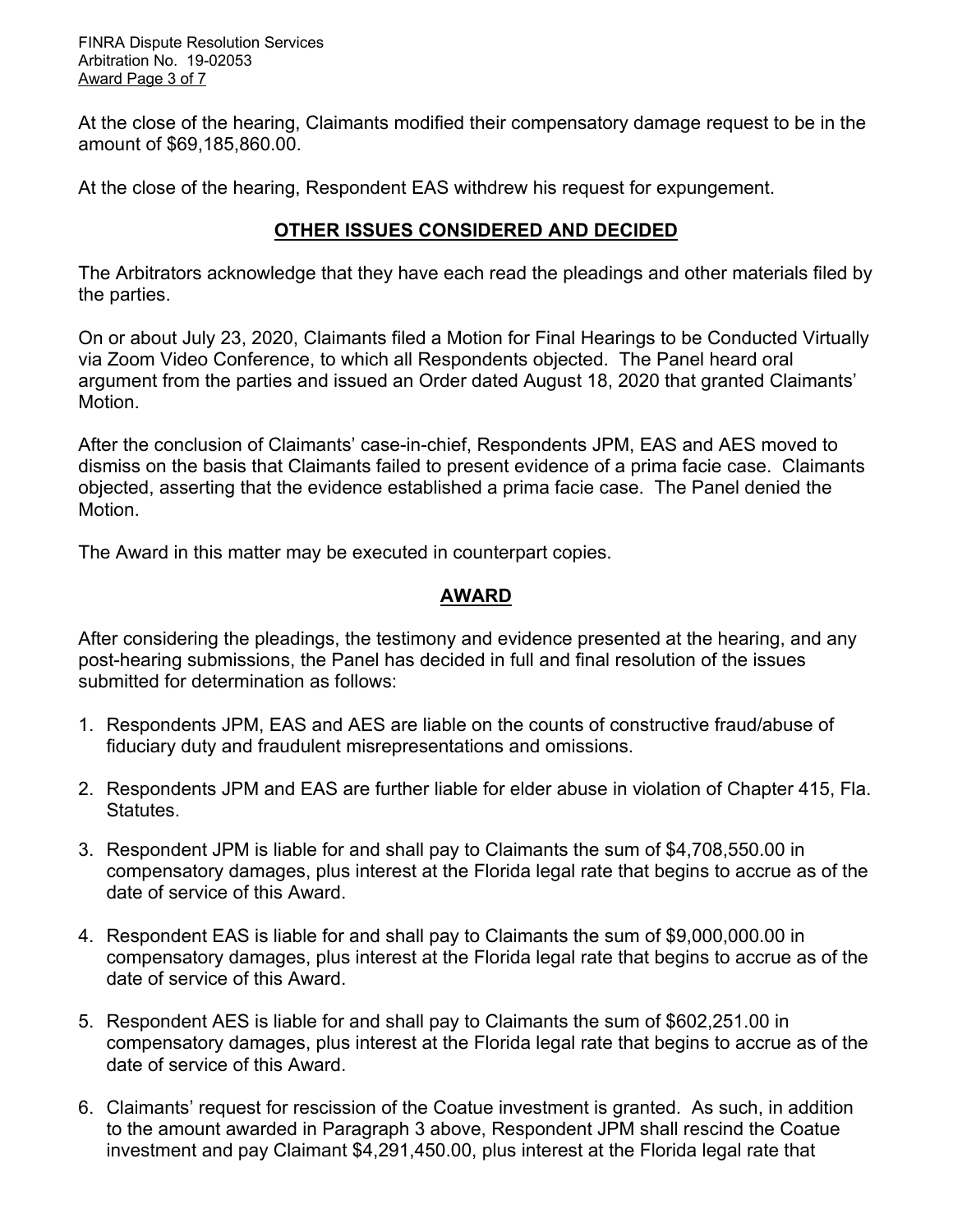begins to accrue as of the date of service of this Award.

- 7. Pursuant to Section 415.1111, Fla. Stat., Respondent JPM is liable for and shall pay to Claimants costs in the amount of \$172,630.50.
- 8. Pursuant to Section 415.1111, Fla. Stat., Respondent EAS is liable for and shall pay to Claimants cost in the amount of \$172,630.50.
- 9. Pursuant to Section 415.1111, Fla. Stat., Respondent JPM is liable for and shall pay to Claimants one-half of their attorneys' fees, in an amount to be determined by a court of competent jurisdiction.
- 10.Pursuant to Section 415.1111, Fla. Stat., Respondent EAS is liable for and shall pay to Claimants one-half of their attorneys' fees, in an amount to be determined by a court of competent jurisdiction.
- 11.Respondent AES's (CRD Number 5708665) request for expungement of his CRD records is denied.
- 12.Any and all claims for relief not specifically addressed herein, including any requests for punitive damages, are denied.

#### **FEES**

Pursuant to the Code, the following fees are assessed:

#### **Filing Fees**

FINRA Dispute Resolution Services assessed a filing fee\* for each claim:

Initial Claim Filing Fee  $=$ \$ 2,250.00

*\*The filing fee is made up of a non-refundable and a refundable portion.*

#### **Member Fees**

Member fees are assessed to each member firm that is a party in these proceedings or to the member firm(s) that employed the associated person(s) at the time of the event(s) giving rise to the dispute. Accordingly, as a party, Respondent JPM is assessed the following:

| <b>Member Surcharge</b><br><b>Member Process Fee</b>                                                                        |        | $=$ \$4,025.00<br>$= $7,000.00$ |
|-----------------------------------------------------------------------------------------------------------------------------|--------|---------------------------------|
| <b>Discovery-Related Motion Fees</b><br>Fees apply for each decision rendered on a discovery-related motion.                |        |                                 |
| Two (2) decisions on discovery-related motions on the papers<br>with one (1) arbitrator $@$ \$200.00/decision               | $=$ \$ | 400.00                          |
| One (1) decision on a discovery-related motion on the papers<br>with three (3) arbitrators $@$ \$200.00/decision/arbitrator | $=$ S  | 600.00                          |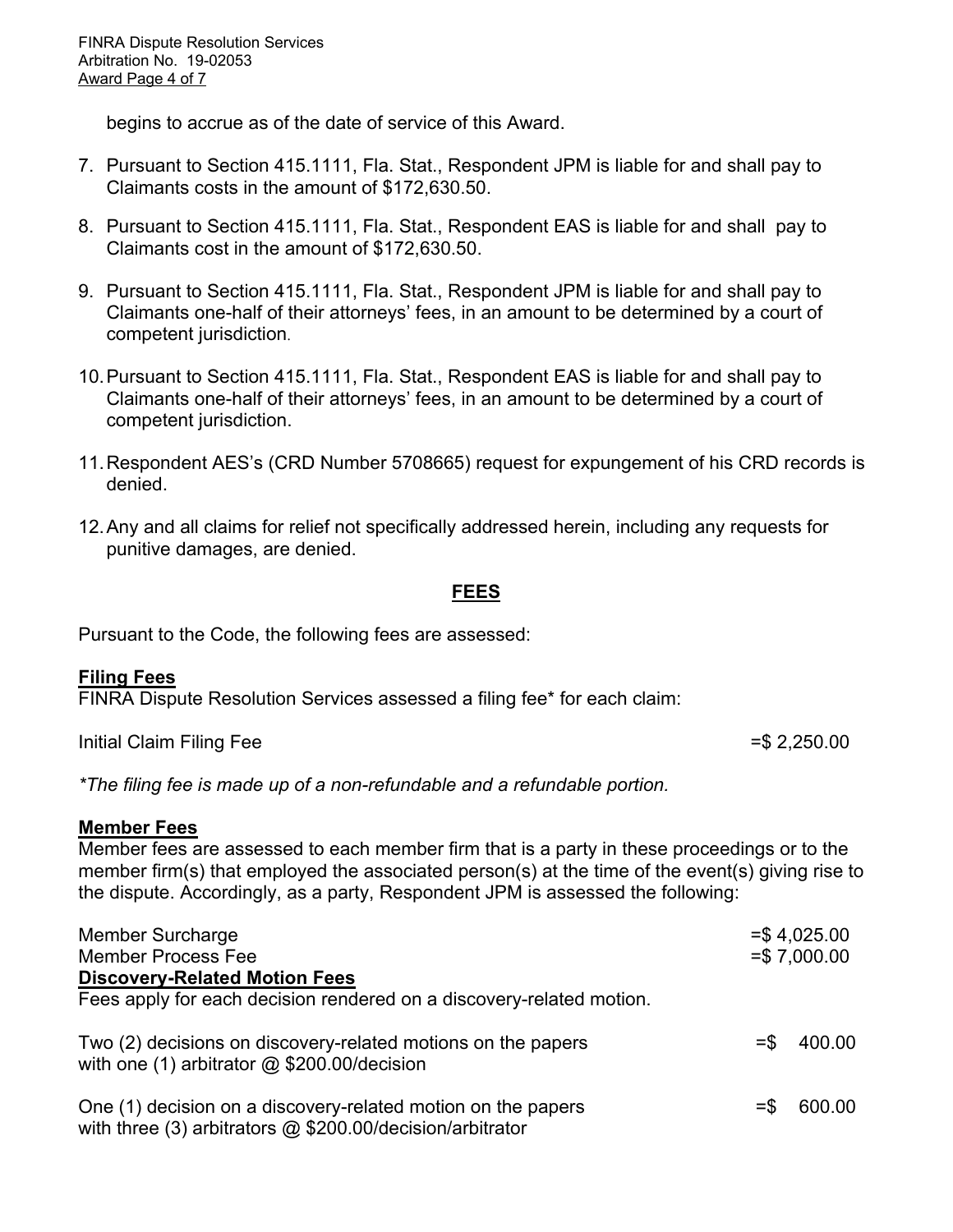FINRA Dispute Resolution Services Arbitration No. 19-02053 Award Page 5 of 7

Claimant submitted one (1) discovery-related motion Respondent JPM submitted one (1) discovery-related motion A Non-Party submitted one (1) discovery-related motion

| <b>Total Discovery-Related Motion Fees</b> | $= $ 1,000.00$ |
|--------------------------------------------|----------------|
|--------------------------------------------|----------------|

The Panel has assessed \$500.00 of the discovery-related motion fees jointly and severally to Claimants.

The Panel has assessed \$500.00 of the discovery-related motion fees jointly and severally to Respondents JPM, EAS and AES.

### **Contested Motion for Issuance of Subpoena Fees**

Fees apply for each decision on a contested motion for the issuance of a subpoena.

| Ten (10) decisions on contested motions for the issuance of a subpoena | $= $ 2,000.00$ |
|------------------------------------------------------------------------|----------------|
| with one Arbitrator $@$ \$200.00/decision                              |                |

Total Contested Motion for Issuance of Subpoena Fees =  $\frac{1}{5}$  2,000.00

The Panel has assessed \$1,000.00 of the contested motion for issuance of subpoena fees jointly and severally to Claimants.

The Panel has assessed \$1,000.00 of the contested motion for issuance of subpoena fees jointly and severally to Respondents JPM, EAS and AES.

### **Hearing Session Fees and Assessments**

The Panel has assessed hearing session fees for each session conducted. A session is any meeting between the parties and the Arbitrator(s), including a pre-hearing conference with the Arbitrator(s), which lasts four (4) hours or less. Fees associated with these proceedings are:

| Two (2) pre-hearing sessions with the Panel $@$ \$1,500.00/session |                  |            | $= $3,000.00$ |
|--------------------------------------------------------------------|------------------|------------|---------------|
| Pre-hearing Conferences: November 11, 2019                         |                  | 1 session  |               |
|                                                                    | August 18, 2020  | 1 session  |               |
| Forty-Three $(43)$ hearing sessions $@$ \$1,500.00/session         | $= $64,500.00$   |            |               |
| Hearing Dates:                                                     | October 19, 2020 | 2 sessions |               |
|                                                                    | October 20, 2020 | 2 sessions |               |
|                                                                    | October 21, 2020 | 2 sessions |               |
|                                                                    | October 22, 2020 | 2 sessions |               |
|                                                                    | October 23, 2020 | 2 sessions |               |
|                                                                    | October 26, 2020 | 2 sessions |               |
|                                                                    | October 27, 2020 | 2 sessions |               |
|                                                                    | October 28, 2020 | 2 sessions |               |
|                                                                    | October 29, 2020 | 2 sessions |               |
|                                                                    | October 30, 2020 | 2 sessions |               |
|                                                                    | November 2, 2020 | 2 sessions |               |
|                                                                    | November 3, 2020 | 2 sessions |               |
|                                                                    | November 4, 2020 | 2 sessions |               |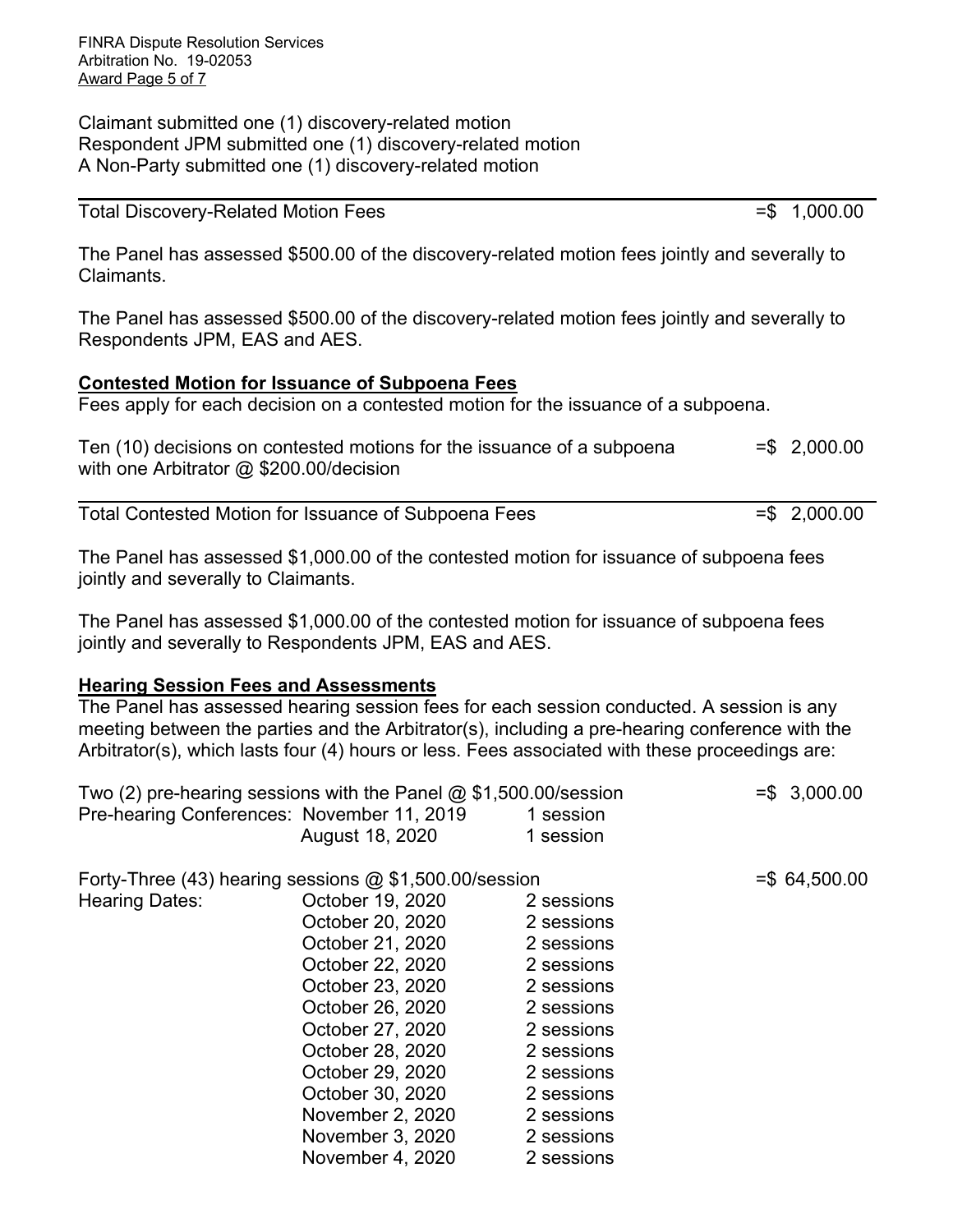FINRA Dispute Resolution Services Arbitration No. 19-02053 Award Page 6 of 7

> November 5, 2020 November 6, 2020 December 14, 2020 December 15, 2020 December 16, 2020 December 17, 2020 January 25, 2021 January 26, 2021 January 28, 2021 2 sessions 2 sessions 1 session 2 sessions 2 sessions 2 sessions 2 sessions 2 sessions 2 sessions

# Total Hearing Session Fees = \$ 67,500.00

The Panel has assessed \$1,500.00 of the hearing session fees jointly and severally to Claimants.

The Panel has assessed \$1,500.00 of the hearing session fees jointly and severally to Respondents JPM, EAS and AES.

The Panel has assessed \$64,500.00 of the hearing session fees jointly and severally to Respondents JPM and EAS.

All balances are payable to FINRA Dispute Resolution Services and are due upon receipt.